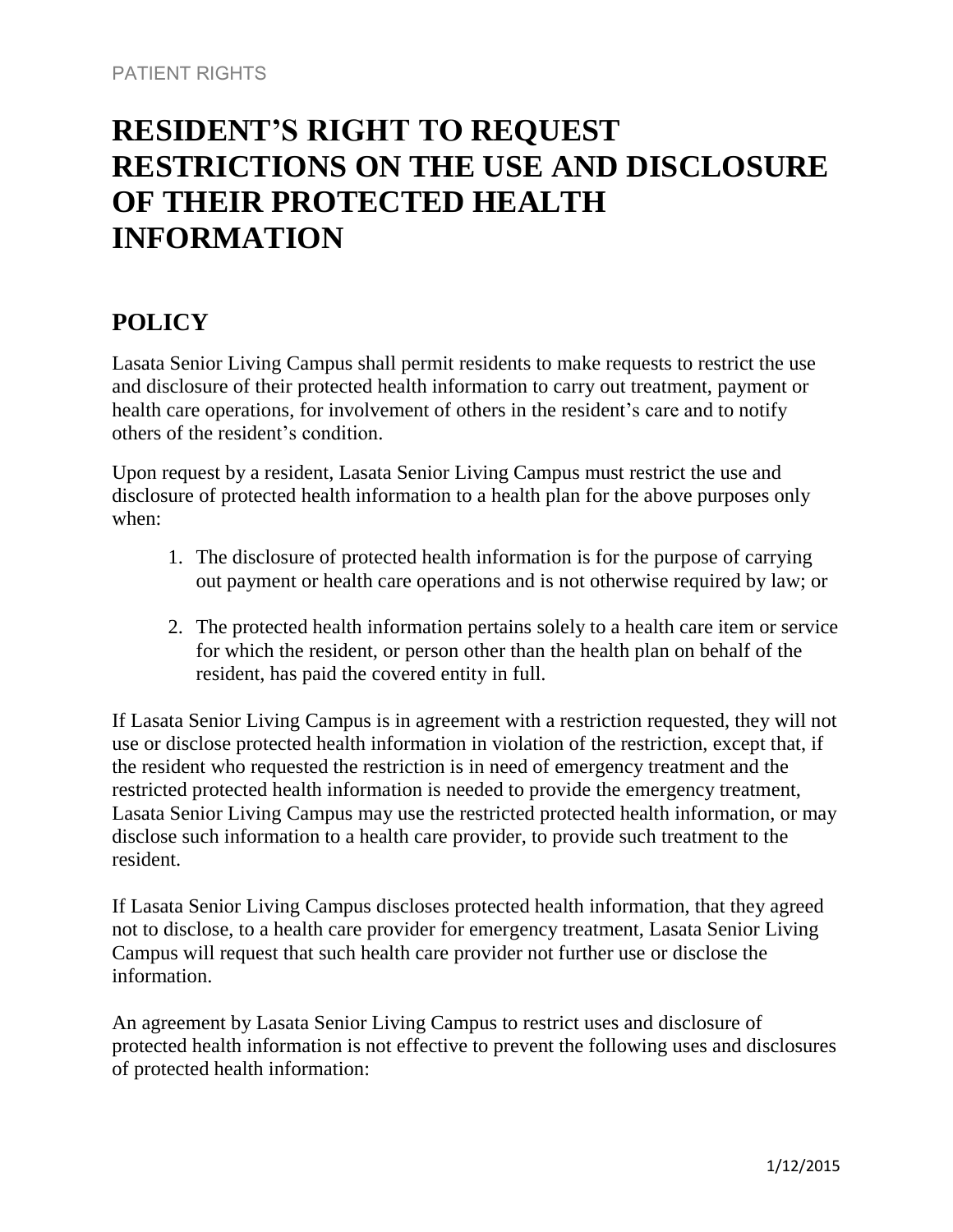- When the Secretary of the Department of Health and Human Services requires the protected health information to investigate Lasata Senior Living Campus' compliance with HIPAA.
- For the Lasata Senior Living Campus' Facility Directory.
- When an authorization or opportunity to agree or object to the use or disclosure of protected health information is not required as follows: 1) those required by law, 2) for public health activities, 3) regarding victims of abuse, neglect or domestic violence, 4) health oversight activities, 5) for judicial and administrative proceedings, 6) for law enforcement purposes, 7) regarding decedents, 8) for cadaveric organ, eye or tissue donation purposes, 9) research purposes, 10) to avert a serious threat to health or safety, 11) for specialized government functions, and 12) workers' compensation.

## **PROCEDURE**

### **INSTRUCTIONS FOR REQUESTS FOR RESTRICTIONS ON THE USE AND DISCLOSURE OF PROTECTED HEALTH INFORMATION AND REQUESTS TO TERMINATE RESTRICTIONS**

- The Lasata Senior Living Campus' Notice of Privacy shall advise residents of their right to request restrictions on certain uses and disclosures of their protected health information, including a statement that Lasata Senior Living Campus is not required to agree to a requested restriction, except when the use or disclosure is to a health plan, and:
	- 1. The disclosure of protected health information is for the purpose of carrying out payment or health care operations and is not otherwise required by law; or
	- 2. The protected health information pertains solely to a health care item or service for which the resident, or person other than the health plan on behalf of the resident, has paid the covered entity in full.
- A request by a resident to restrict the use and disclosure of protected health information shall be in writing. The form titled REQUEST FOR RESTRICTIONS ON THE USE AND DISCLOSURE OF PROTECTED HEALTH INFORMATION is available to residents for this purpose at Lasata Senior Living Campus' Reception Desk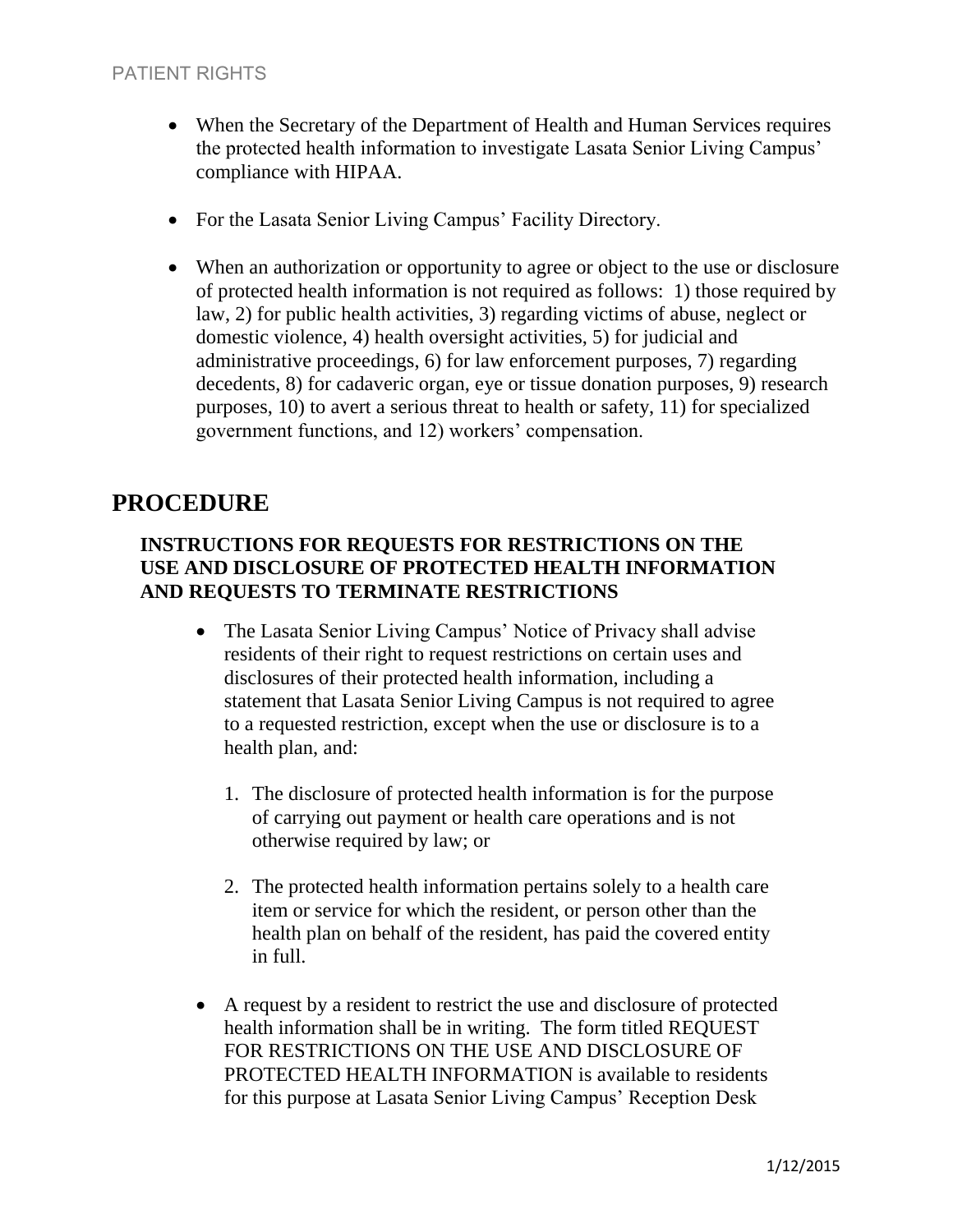and online at [www.lasatacampus.com.](http://www.lasatacampus.com/) If the request is made orally, a staff member shall document the request on the REQUEST FOR RESTRICTIONS ON THE USE AND DISCLOSURE OF PROTECTED HEALTH INFORMAITON and have the resident sign it.

 A request for Restrictions on the Use and Disclosure of Protected Health Information shall be mailed or delivered to Medical Records Office, Lasata Senior Living Campus, W76 N677 Wauwatosa Rd, Cedarburg, WI 53012.

### **INSTRUCTIONS FOR PROCESSING REQUESTS FOR RESTRICTIONS ON THE USE AND DISCLOSURE OF PROTECTED HEALTH INFORMATION**

- Upon receipt of a Request for Restrictions on the Use and Disclosure of Protected Health Information, the request shall be date stamped and submitted to the Medical Records Office for processing.
- The Medical Records Office will make the determination to agree or deny the restriction in accordance with this policy.
- Lasata Senior Living Campus will notify the resident of the approval or denial of the Request for Restrictions on the Use and Disclosure of Protected Health Information in writing.
- If the request is granted, Lasata Senior Living Campus will include in the notice of acceptance the following statement:

Lasata Senior Living Campus will use or disclose your restricted protected health information to a health care provider providing treatment in an emergency treatment situation and will advise the health care provider not to further use or disclose the information.

Lasata Senior Living Campus will also use or disclose your restricted protected health information in situations where an authorization or opportunity to agree or object to the use or disclosure of protected health information is not required, as follows:

1) those required by law, 2) for public health activities, 3) regarding victims of abuse, neglect or domestic violence, 4) health oversight activities, 5) for judicial and administrative